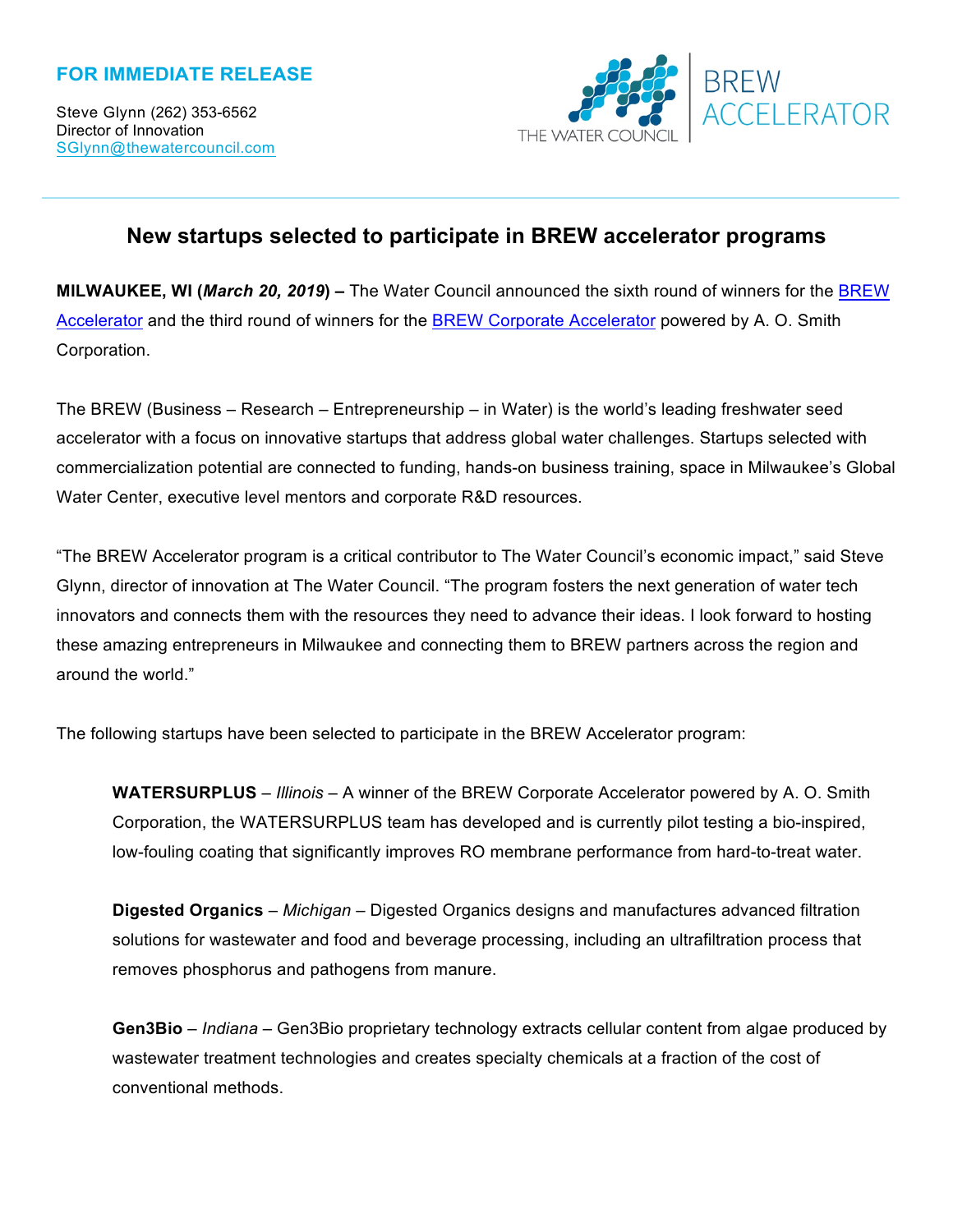**Latitude Power** – *Illinois* – Latitude Power has developed a micro-hydroelectric generator that converts lost energy into electricity.

**P4 Infrastructure** – *Wisconsin* – P4 Infrastructure combines civil, mechanical and electrical engineering in pursuit of technology-driven products creating connected and sustainable infrastructure.

**Rapid Radicals Technology** – *Wisconsin* – Rapid Radicals Technology (RRTech) developed an efficient and advanced wastewater treatment process for use during heavy precipitation events to eliminate sewer overflows and reduce untreated discharges into lakes and rivers.

"The BREW is first and foremost an important program for supporting Wisconsin startups developing novel water technology, but it also provides a platform for attracting promising startups from outside the area looking to establish new offices or headquarters in Wisconsin," stated Aaron Hagar, vice president of entrepreneurship and innovation at the Wisconsin Economic Development Corporation. "The business relationships developed through this program are helping to create solutions to global problems and can only enhance the strength of the local industry and aid in the development of future opportunities we have yet to realize."

The BREW and BREW Corporate Accelerator programs will begin on April 1<sup>st</sup> with BREW Week. During BREW Week, the selected winners will be joined by BREW alumni and other water technology entrepreneurs for various tours through the Milwaukee Water Hub and networking events with BREW coaches and The Water Council's corporate partners. Interested media that would like to attend BREW Week events can contact Steve Glynn at sglynn@thewatercouncil.com.

Supporting partners of the BREW include GRAEF, Marquette University, Michael Best & Friedrich, Sage Water, University of Wisconsin-Milwaukee, University of Wisconsin-Whitewater Institute for Water Business, WIPFLI, Gener8tor, The Commons, Scale Up Milwaukee and the Wisconsin Economic Development Corporation.

The BREW and BREW Corporate Accelerator applications were accepted from October 1 - November 30, 2018 on WaterTechHub.com.

*###*

#### **About The Water Council**

Headquartered in Milwaukee, Wisconsin, USA next to the world's largest freshwater system and home to one of the most influential freshwater technology hubs in the world, The Water Council (TWC) is recognized as a global center for advancing water technologies and stewardship. At its heart, TWC is a non-profit, membership organization that connects, convenes and showcases the hub comprised of more than 238 water technology businesses and the diverse water leadership network of 200 members it is linked to from around the world. While TWC's mission is centered on driving economic development, attracting and connecting world-class talent and supporting water-focused technology innovation, its larger goal is to help secure freshwater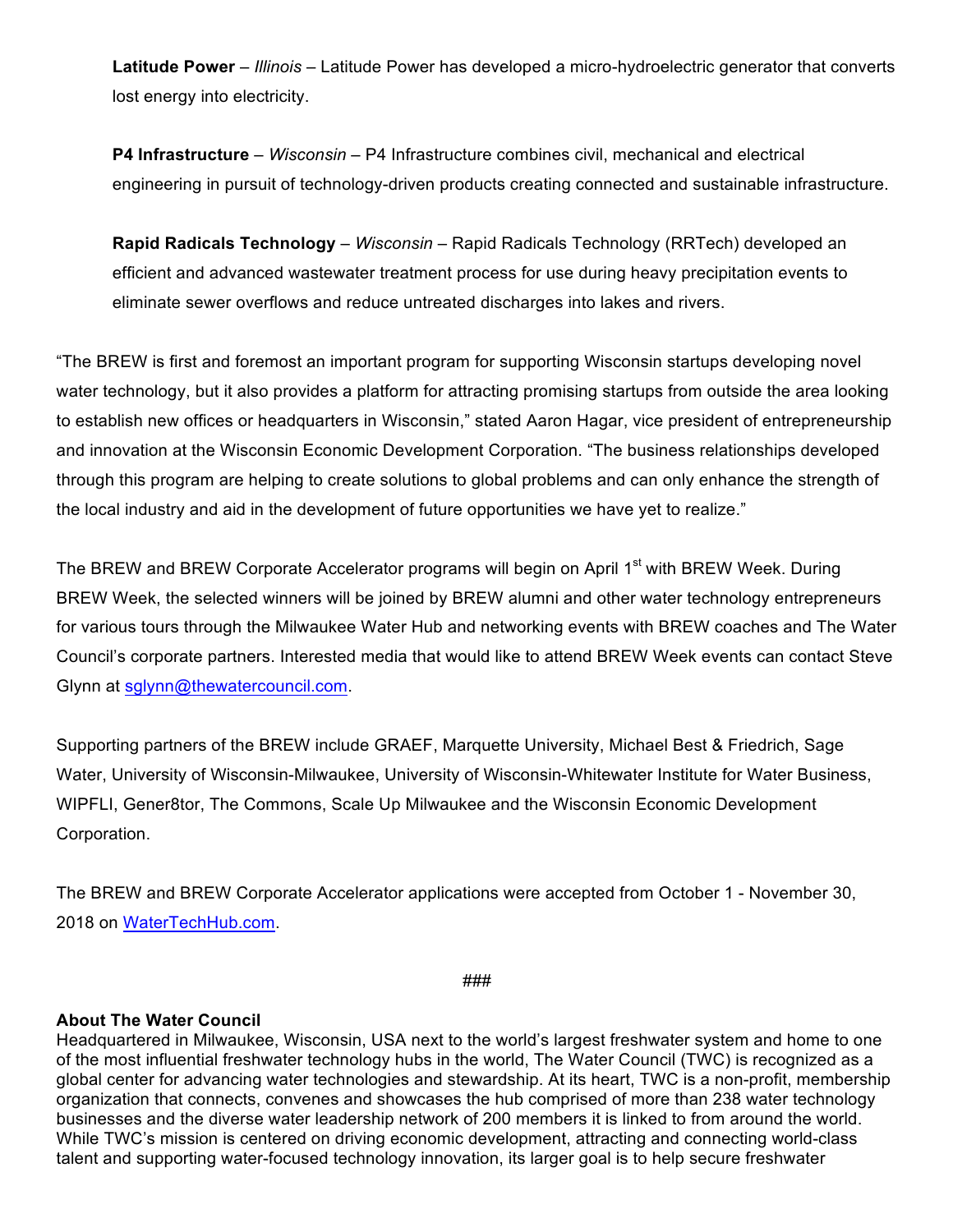resources for the world by driving solutions to the numerous industries that need and use a large amount of water. Learn more by visiting www.thewatercouncil.com.

## **About A. O. Smith Corporation**

A. O. Smith Corporation, with headquarters in Milwaukee, Wisconsin, is a global leader applying innovative technology and energy-efficient solutions to products manufactured and marketed worldwide. Listed on the New York Stock Exchange (NYSE), the company is one of the world's leading manufacturers of residential and commercial water heating equipment and boilers, as well as a manufacturer of water treatment and air purification products. For more information, visit www.aosmith.com.

## **About BREW Accelerator**

The Water Council's BREW (Business – Research – Entrepreneurship – in Water) is the world's leading freshwater business seed accelerator. Designed to advance the commercialization of innovation-driven startups in the global water industry, the BREW connects early stage technology ventures with the resources they need to fast track the creation and deployment of real-world solutions to freshwater challenges. The BREW is a three and a half month program focused on startups with technological concepts that address a specific area such as nutrient runoff and other novel solutions. The curriculum uses customer discovery to lead participants through the process of refining their value proposition and understanding their future customers.

#### **About BREW Corporate Accelerator**

BREW Corporate is an expansion of the BREW Accelerator program developed by The Water Council (TWC). BREW Corporate offers participants the same framework, funding and access to resources as the BREW but with pre-existing interest and committed funding from a corporate partner. BREW Corporate is designed to solicit viable technical solutions for specific real-world challenges that have been identified and outlined by the funding corporation. The funding corporation, along with coaches and technical advisors, will help optimize each winners' business model, speed up its technology's commercialization and directly support the startup's entry into the marketplace.

#### **About WATERSURPLUS**

Almost 30 years ago, WATERSURPLUS created a global marketplace where buyers and sellers could come together and generate value by reemploying surplus water treatment equipment. This unique effort not only saved landfill space, it unlocked capital for both buyers and sellers. Today, WATERSURPLUS continues to offer unique solutions to the water treatment industry. Investing heavily in subject-matter experts and R&D has resulted in the development of multiple patents and innovations. The capabilities of WATERSURPLUS have expanded beyond surplus equipment and supplies to include: engineering and design services, custom equipment, a diverse rental fleet, a complete line of pre-engineered filtration equipment and on-site services like remote monitoring and plant optimization. For more information, visit watersurplus.com.

#### **About Digested Organics**

Digested Organics is a Farmington Hills, Michigan based engineering company which specializes in the design, manufacturing, and deployment of advanced filtration solutions for agricultural and industrial wastewater as well as food and beverage processing. Our self-cleaning spiral brush screen, stainless steel ultrafiltration system, and combination of forward and reverse osmosis technologies allow us to help customers more cost effectively manage wastewater, reclaim clean water for reuse, and generate value-added coproducts. To learn more, please visit www.digestedorganics.com.

#### **About Gen3Bio**

Headquartered in the Kurz Purdue Technical Center in Purdue University's Purdue Research Park, West Lafayette, Indiana, Gen3Bio, Inc. is a startup, for-profit corporation focused on converting waste algae into specialty chemicals and soil and water biodegradable plastics. Gen3Bio uses a proprietary blend of enzymes to obtain cellular sugars, fats and proteins and from them, produces succinic acid, aquaculture fish food and other value-based products. Some of the net revenue generated from product sales will be returned to the algae generator or the wastewater treatment facility. Gen3Bio works with algae technology companies to provide better justification for implementation of their technology by wastewater treatment facilities to reduce nutrient discharges that lead to hazardous algae blooms and dead zones, by companies to remove carbon dioxide from air emissions, and by algae harvesters. Gen3Bio is on the web at www.gen3bio.com.